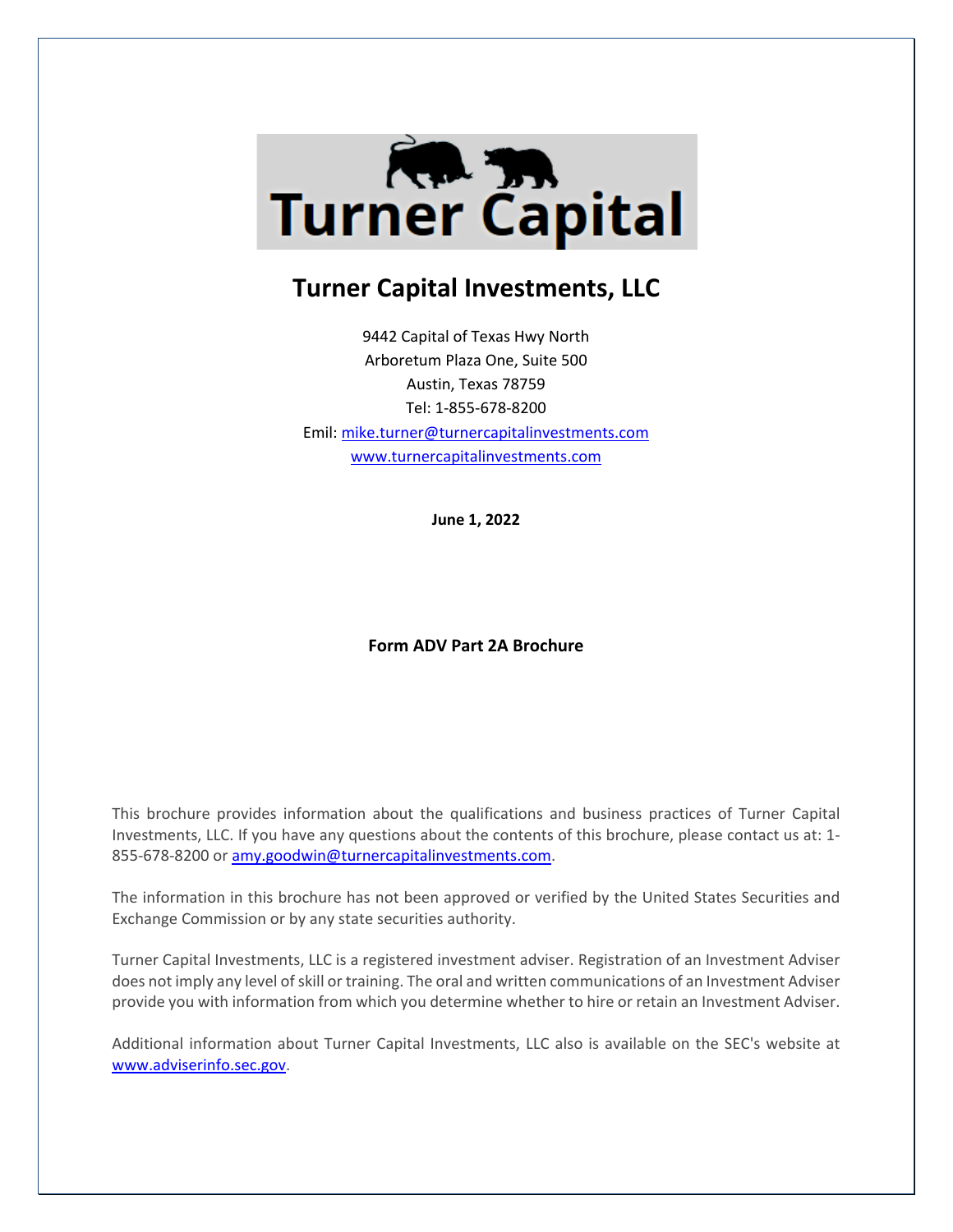# **Material Changes - Item 2**

The purpose of this page is to inform you of any material changes since the previous version of this brochure:

On March 29, 2022, we submitted our annual updating amendment filing for fiscal year 2021. We have updated Item 4 of our Form ADV Part 2A Brochure to disclose discretionary assets under management of approximately \$113,613,743. We did not have any non-discretionary assets under management.

We review and update our brochure at least annually to make sure that it remains current. If you would like to receive a copy of our most recent Form ADV Part 2 Brochure, please contact us at: 1-855-678-8200 or [amy.goodwin@turnercapitalinvestments.com](mailto:amy.goodwin@turnercapitalinvestments.com)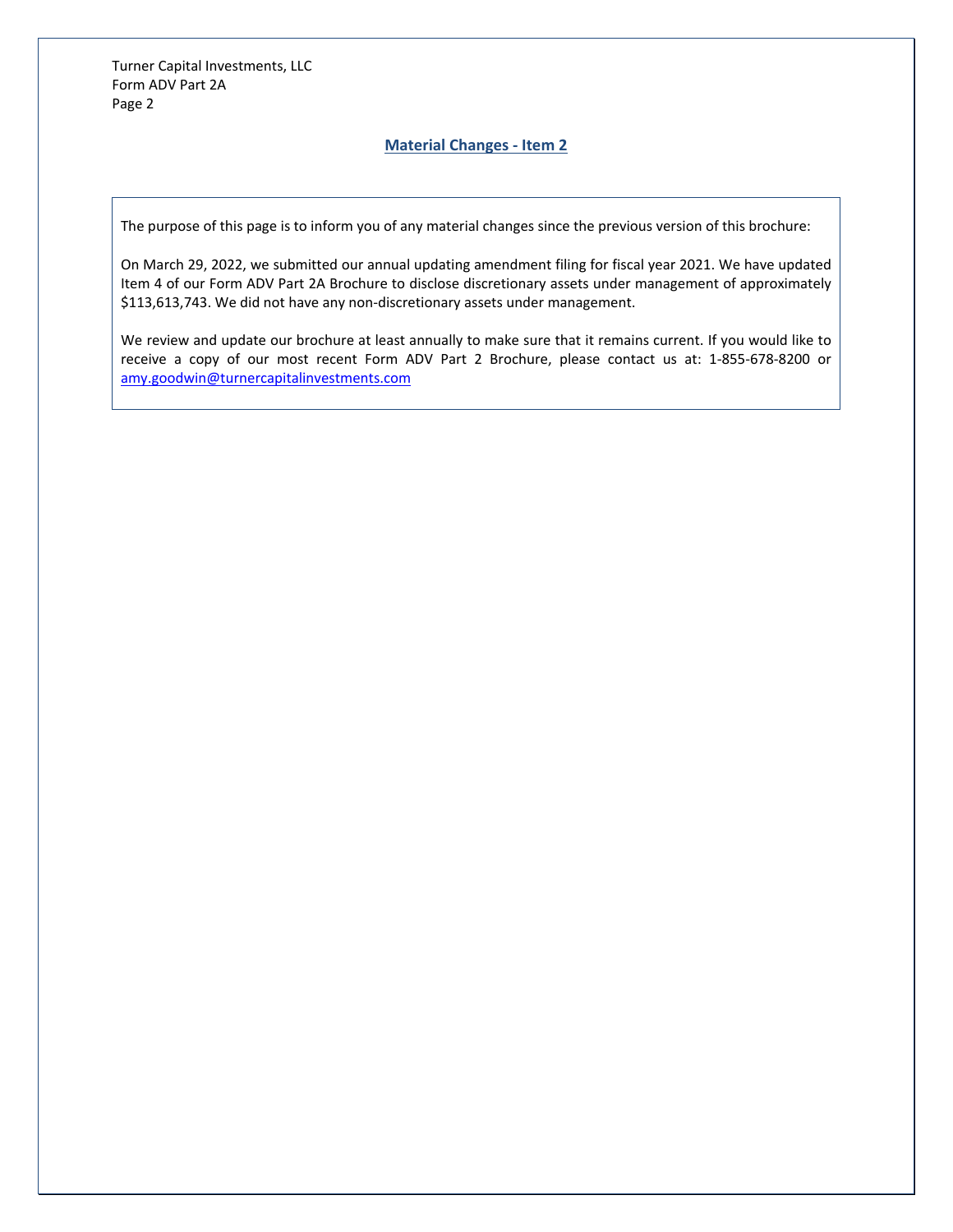# **Table of Contents - Item 3**

# **Contents**

| Code of Ethics, Participation or Interest in Client Transactions and Personal Trading - Item 11 11 |
|----------------------------------------------------------------------------------------------------|
|                                                                                                    |
|                                                                                                    |
|                                                                                                    |
|                                                                                                    |
|                                                                                                    |
|                                                                                                    |
|                                                                                                    |
|                                                                                                    |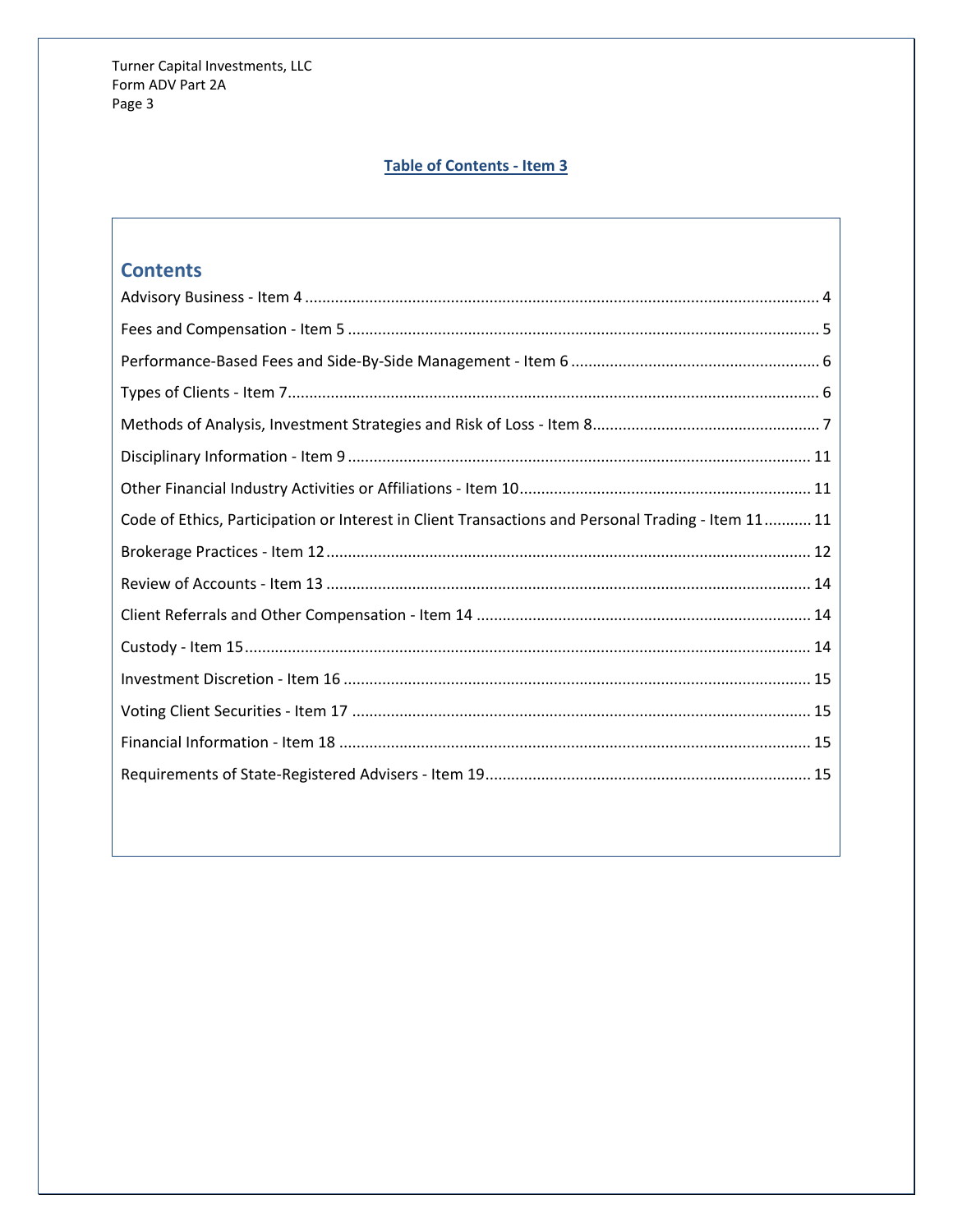# **Advisory Business - Item 4**

<span id="page-3-0"></span>Turner Capital Investments, LLC ("TCI" of "the firm") is a registered investment adviser based in Austin, Texas. The firm has been providing investment advisory services since 2008. Michael Turner is the owner and managing member of TCI having experience in trading, investing, and risk management in the securities industry since 1997.

#### How We Design Your Program

Advisory services offered to TCI clients is predicated on strategies that take into account various aspects of the client's personal circumstances, particularly the client's investment goals, time horizon, age and risk tolerance based on information and investment criteria provided to TCI by the client.

Each client will receive individualized investment treatment, as follows:

- Each client's account is managed on the basis of the client's financial situation and investment objectives and any reasonable investment restrictions the client may impose;
- TCI obtains sufficient client information to be able to provide individualized investment advice to the client;
- TCI is reasonably available to consult with the client;
- Each client is able to impose reasonable investment restrictions on the management of the account;
- Each client receives a monthly statement, from the custodian of his or her account, with a description of all account activity; and
- Each client retains ownership of the securities and funds in the account, e.g. the ability to withdraw securities, vote securities, among others.

TCI client portfolios are generally non-diversified. We take a more focused approach to asset allocation and focus exclusively on stocks and ETFs. We do not attempt to keep client accounts balanced within asset classes, bonds or mutual funds. While we do monitor the percentage allocation of client capital among various equity sectors, no particular rule or methodology is used to limit client capital among equity sectors. Investors who seek a more diversified approach to investing in the stock market should not consider TCI for money management services.

# Private Client Services

TCI offers a customized, diversified portfolio management service to high net-worth individuals (including trusts, endowments, foundations, and other entities). Such accounts are managed in accordance with investment objectives, guidelines, and restrictions established by each client. The Private Client service emphasizes individualized attention to its clients' assets and investment goals and tailors its services to meet the individual needs of each client.

At the beginning of a new Private Client relationship, TCI will meet with the client to gather information regarding the individual goals or needs of the client, including long-term goals, risk tolerance, liquidity needs, tax considerations, if any, and unique circumstances. TCI will use the information the client provides in determining the investment strategies that will be used in the management of the client's account(s) and any policies, restrictions and guidelines applicable to the client's account(s). Some clients engage TCI to manage only a portion of their assets. In such cases and at the client's request, the investment strategies TCI uses to manage that portion of a client's assets will take into consideration the client's other investments not managed by TCI. The strategy or combination of strategies TCI utilizes for each client are individually customized and based on the client's individual needs and investment objectives. Therefore, investment decisions that are made for clients and their account(s) under this portfolio management service can vary from one client to another and from one account to another.

Private Client services are offered as separately managed accounts, with a minimum investment requirement of \$3,000,000. For Private Client services accounts, we request discretionary authority from clients so that we may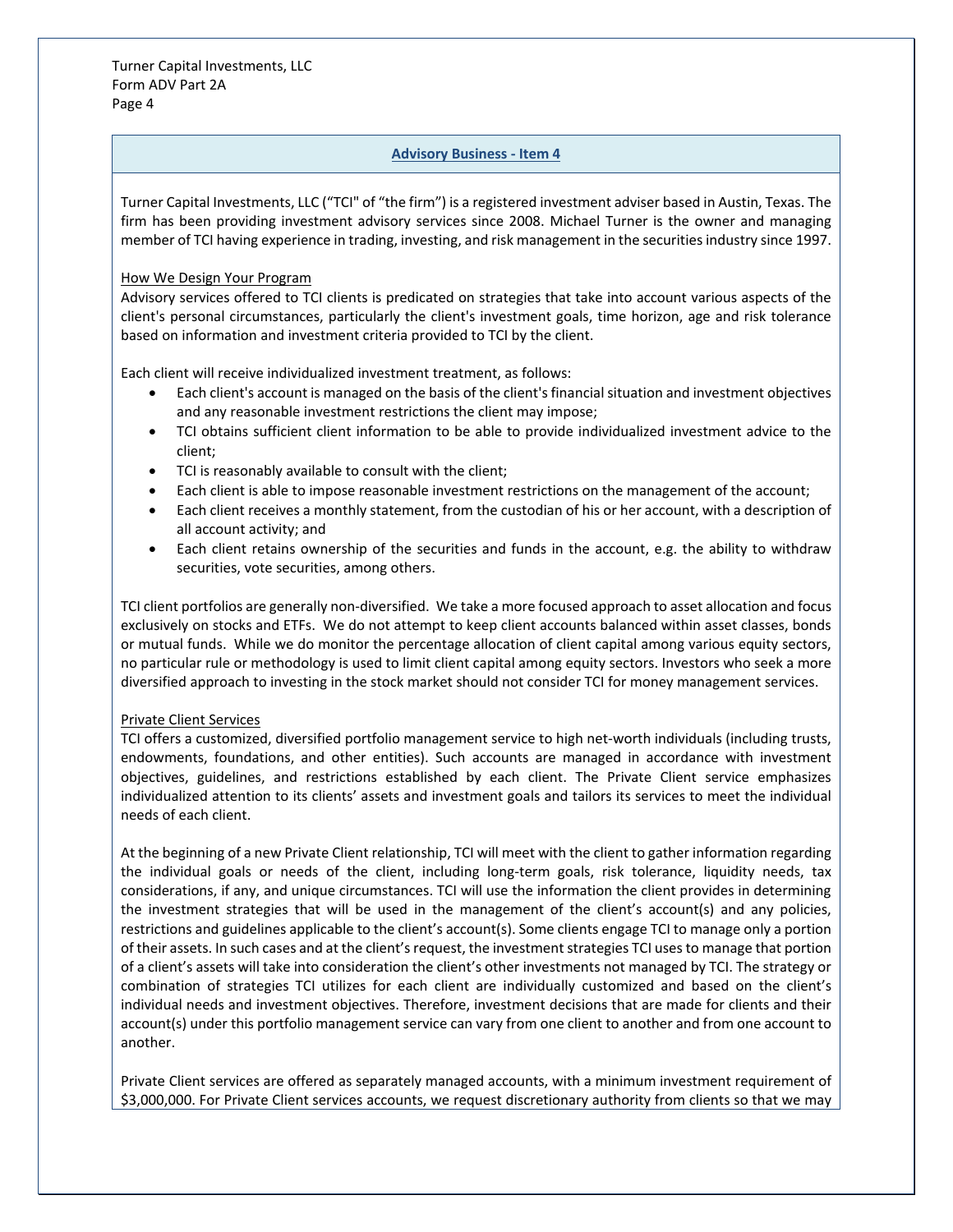select securities and execute transactions on behalf of the client without requesting permission from the client for each transaction.

Wrap Fee Programs

We do not sponsor, manage, or participate in any wrap fee programs.

Assets Under Management

As of December 31, 2021, TCI had discretionary assets under management of approximately \$113,613,743, and non-discretionary assets under management of approximately \$0.

#### **Fees and Compensation - Item 5**

#### <span id="page-4-0"></span>**Portfolio Management Fees**

For portfolio management services, TCI charges a negotiable annual fee based on a percentage of assets under management.

The TCI annual management fee structure is as follows:

- 1.50% for aggregated accounts of \$250,000 to \$1,000,000
- 1.25% for aggregated accounts of \$1,000,000 to \$3,000,000
- 1.00% for aggregated accounts of \$3,000,000 and above

For Private Client services the fee is 1.00% for all assets managed under this service.

There are historical fee schedules with longstanding clients that differ from those applicable to new client relationships. These historical fee schedules include a 2.00% bracket for accounts under \$250,000 – previous to the established account size minimum of \$250,000. The fees and expenses in connection with these advisory services may be higher or lower than the cost of similar services offered through other financial firms or the fees associated with other financial services.

Portfolio management fees are payable monthly in advance and are based on the account valuation on the last day of the prior month. Clients are not assessed a management fee in the calendar month that the client account(s) is (are) funded. Likewise, TCI does not prorate management fees for the exit month in which the client discontinues to use TCI for account management.

TCI's minimum aggregated account size is \$250,000 for portfolio management and a minimum of \$3,000,000 for private client services. TCI allows multiple accounts within an account association and/or relationship to be aggregated for fee paying purposes. We combine the account valuations to assist the client in meeting fee breakpoints and therefore lowering the overall fee level.

Our minimum investment portfolio size and fee schedule is negotiable at our sole discretion. We will evaluate your circumstances, investment objectives, types of securities held in your account, account management style, and desired reporting complexity when negotiating our fees.

#### **Additional Fees and Expenses**

Our fee is exclusive of, and in addition to, brokerage commissions, transaction fees, and other related costs and expenses. You are responsible for brokerage costs incurred. However, TCI will not receive any portion of the commissions, fees, and costs. Please see Item 12 – Brokerage Practices for further information on brokerage arrangements.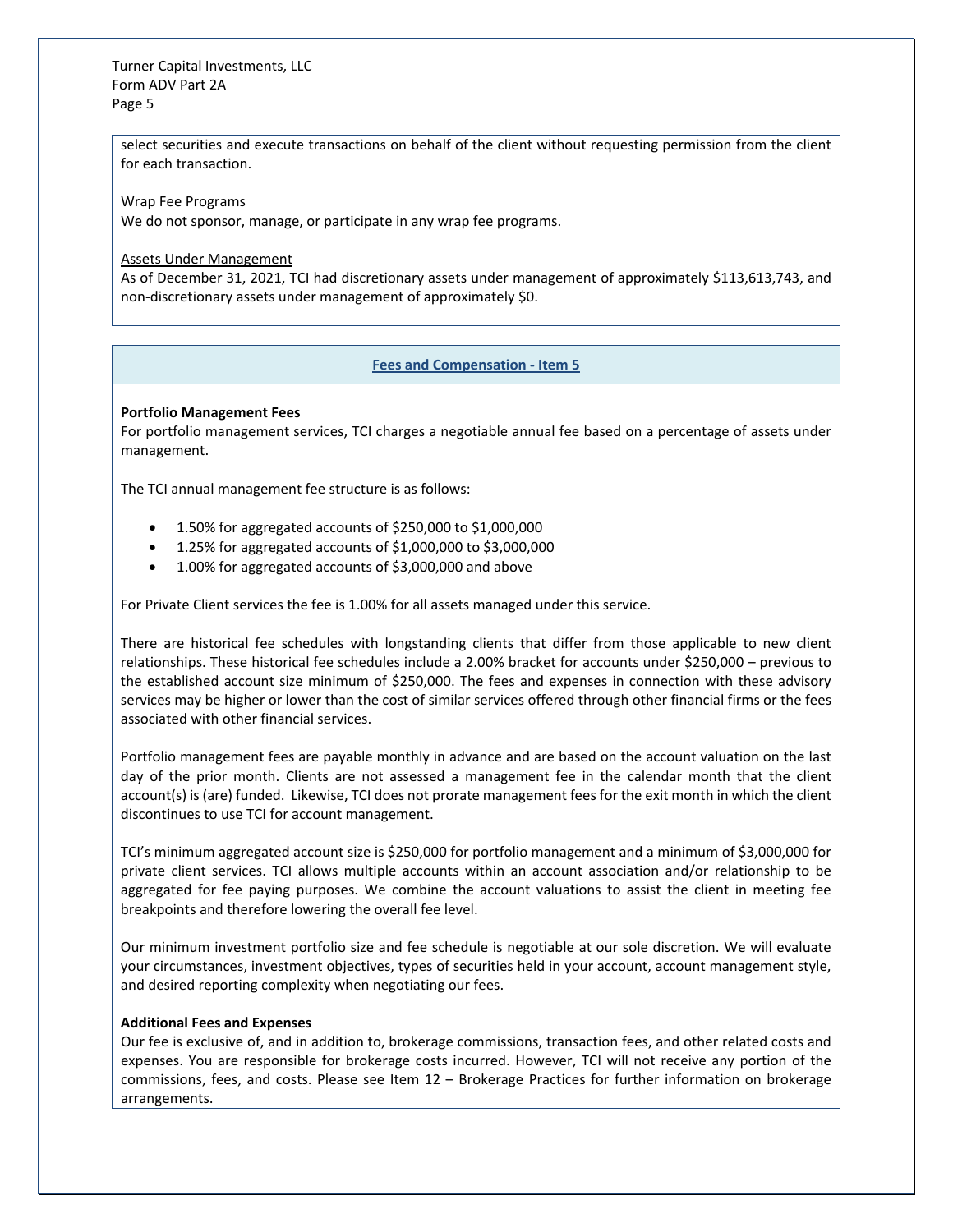**Negotiability of Fees**: We allow Associated Persons servicing the account to negotiate the exact investment management fees within the range disclosed in our Form ADV Part 2A Brochure. As a result, the Associated Person servicing your account may charge more or less for the same service than another Associated Person of our firm. Further, our annual investment management fee may be higher than that charged by other investment advisors offering similar services/programs.

**Billing on Cash Positions**: The firm treats cash and cash equivalents as an asset class. Accordingly, unless otherwise agreed in writing, all cash and cash equivalent positions (e.g., money market funds, etc.) are included as part of assets under management for purposes of calculating the firm's advisory fee. At any specific point in time, depending upon perceived or anticipated market conditions/events (there being no guarantee that such anticipated market conditions/events will occur), the firm may maintain cash and/or cash equivalent positions for defensive, liquidity, or other purposes. While assets are maintained in cash or cash equivalents, such amounts could miss market advances and, depending upon current yields, at any point in time, the firm's advisory fee could exceed the interest paid by the client's cash or cash equivalent positions.

**Periods of Portfolio Inactivity**: The firm has a fiduciary duty to provide services consistent with the client's best interest. As part of its investment advisory services, the firm will review client portfolios on an ongoing basis to determine if any changes are necessary based upon various factors, including but not limited to investment performance, fund manager tenure, style drift, account additions/withdrawals, the client's financial circumstances, and changes in the client's investment objectives. Based upon these and other factors, there may be extended periods of time when the firm determines that changes to a client's portfolio are neither necessary nor prudent. Notwithstanding, unless otherwise agreed in writing, the firm's annual investment advisory fee will continue to apply during these periods, and there can be no assurance that investment decisions made by the firm will be profitable or equal any specific performance level(s).

All fees paid to TCI for investment advisory services are separate and distinct from the fees and expenses charged to shareholders by mutual funds or exchange traded funds. These fees and expenses are described in each fund's prospectus. These fees generally include a management fee, other fund expenses, and a possible distribution fee. If the fund also imposes sales charges, you may pay an initial or deferred sales charge. A client could invest in such funds directly, without the services of TCI. In which case, the client would not receive the services provided by TCI, which are designed, among other things, to assist the client in determining which fund or funds are most appropriate to their financial condition and objectives. Accordingly, clients should review the fees charged by the funds and the fees charged by TCI to fully understand the total amount of fees charged and to evaluate the cost of advisory services being provided.

#### **Performance-Based Fees and Side-By-Side Management - Item 6**

<span id="page-5-0"></span>TCI does not charge any performance-based fees (fees based on a share of capital gains on or capital appreciation of the assets of a client). TCI is compensated from the fees based on assets under management.

# **Types of Clients - Item 7**

<span id="page-5-1"></span>TCI intends to provide advice and services to affluent individuals, as well as corporations, partnerships, trusts and other legal entities. A minimum of \$250,000 of assets under management is generally required to open a relationship with TCI. For Private Client services the minimum required to open and maintain an advisory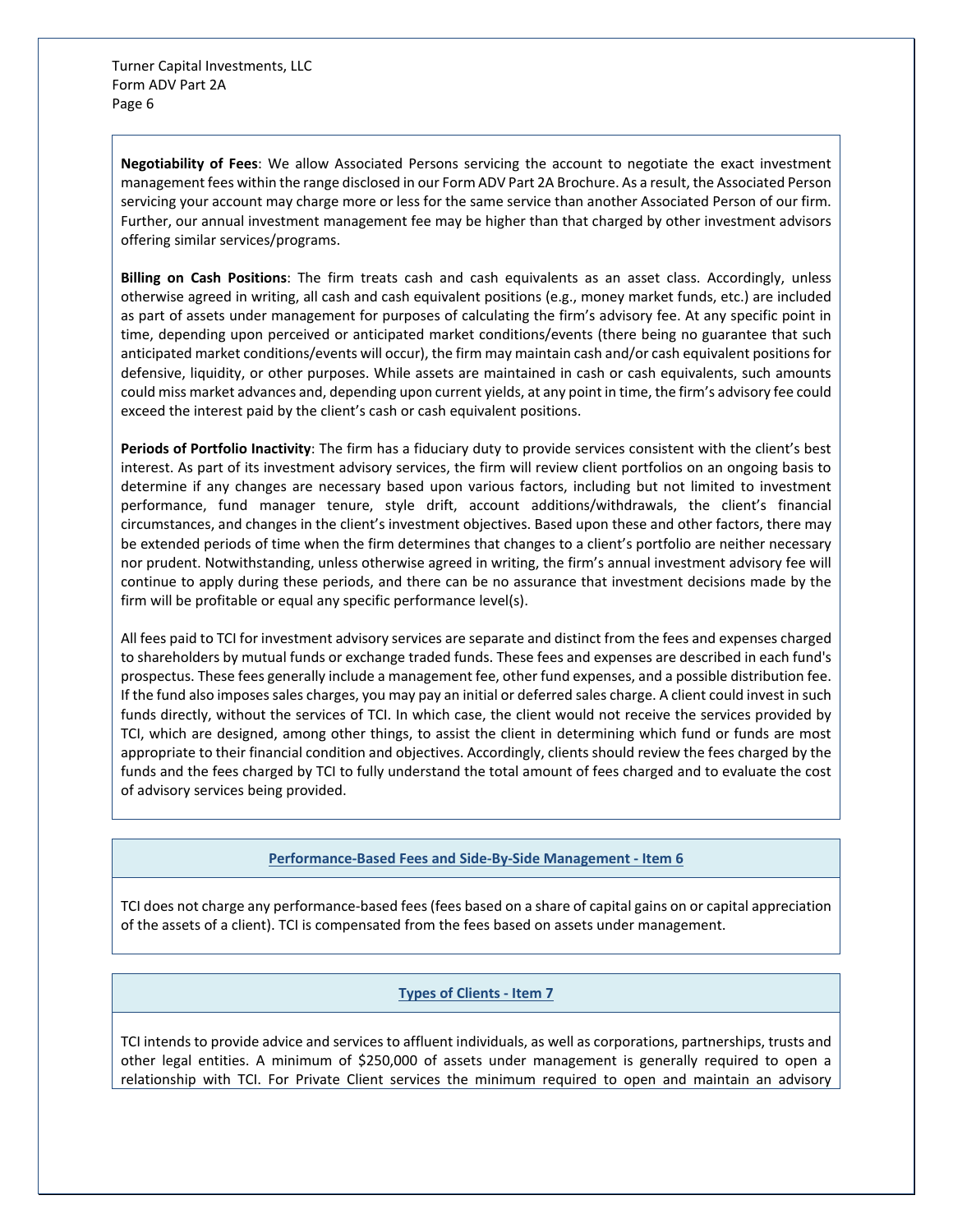account(s) is \$3,000,000. The minimum investment amount may be negotiable under certain circumstances, including the total relationship with TCI and the size of the account(s).

## **Methods of Analysis, Investment Strategies and Risk of Loss - Item 8**

<span id="page-6-0"></span>TCI's investment strategy is very active and market directional. We change investment strategies based on market trends. TCI uses the following approach to trading and managing client stock portfolios:

- Trading decisions and investments (including, but may not be limited to, equities, exchange traded funds, cash, and cash equivalents) held in client portfolios are at the complete discretion of the portfolio manager.
- The manager has access to TCI's proprietary computer programs that utilize an evolving set of mathematical algorithms that provide the portfolio manager with market and equity analysis that the portfolio manager may or may not use in the management of client accounts.
- TCI's ongoing research and development effort has the goal of incrementally improving the efficacy of the analysis generated by the TCI computer programs, including better equity selection, timing of entry, timing of exits, and down-side risk mitigation. The computer programs are under continual modification. New or changed algorithms are tested in studies that are based on historical markets to determine the efficacy of each proposed algorithm addition or change in historical markets.

Below is a table of the various elements of each strategy and the commonality of these elements among the strategies:

# **Profile of the Turner Capital Investment Strategies**

| <b>Portfolio</b><br>Component                          | <b>Diversified Income</b>                                                          | <b>ETF Total</b><br><b>Market</b>                             | Tactical Growth*                                                                                   | <b>Turner Quant</b><br>Advantage                                                            | Leveraged<br>Index*                             |  |  |  |
|--------------------------------------------------------|------------------------------------------------------------------------------------|---------------------------------------------------------------|----------------------------------------------------------------------------------------------------|---------------------------------------------------------------------------------------------|-------------------------------------------------|--|--|--|
| Investment Biasl                                       | Income and<br>Moderate Growth                                                      | Moderate<br>Growth                                            | Strong Growth                                                                                      | <b>Strong Growth</b>                                                                        | Aggressive<br>Growth                            |  |  |  |
| Actively Traded                                        | Yes                                                                                |                                                               |                                                                                                    |                                                                                             |                                                 |  |  |  |
| <b>Stop Loss Risk</b><br>Mitigation<br>Strategy        | Approximately 1 Month Volatility Range                                             |                                                               |                                                                                                    |                                                                                             |                                                 |  |  |  |
| Aggressiveness<br>(Scale: 10 is<br>most<br>aggressive) | $\overline{2}$                                                                     | 4                                                             | 7.5                                                                                                | 8                                                                                           | 10                                              |  |  |  |
| <b>Bull Market</b><br>Objective                        | May hold cash,<br>dividend paying<br>stocks/ETFs, covered<br>calls and naked puts. | Holds mostly<br>sector,<br>industry and<br>commodity<br>ETFs. | <b>Holds</b><br>fundamentally<br>strong,<br>technically up-<br>trending growth<br>stocks and cash. | Holds<br>fundamentally<br>strong,<br>technically up-<br>trending growth<br>stocks and cash. | Holds mostly 2x<br>index ETFs.                  |  |  |  |
| <b>Bear Market</b><br>Objective                        | May hold cash,<br>dividend paying<br>stocks/ETFs, covered<br>calls and naked puts. | Holds 1x<br>inverse index<br>and sector<br>ETFs.              | Holds 1x and 2x<br>inverse index<br>ETFs and cash.                                                 | Holds 2x inverse<br>index ETFs and<br>cash.                                                 | Holds mostly 2x<br>inverse index<br><b>ETFs</b> |  |  |  |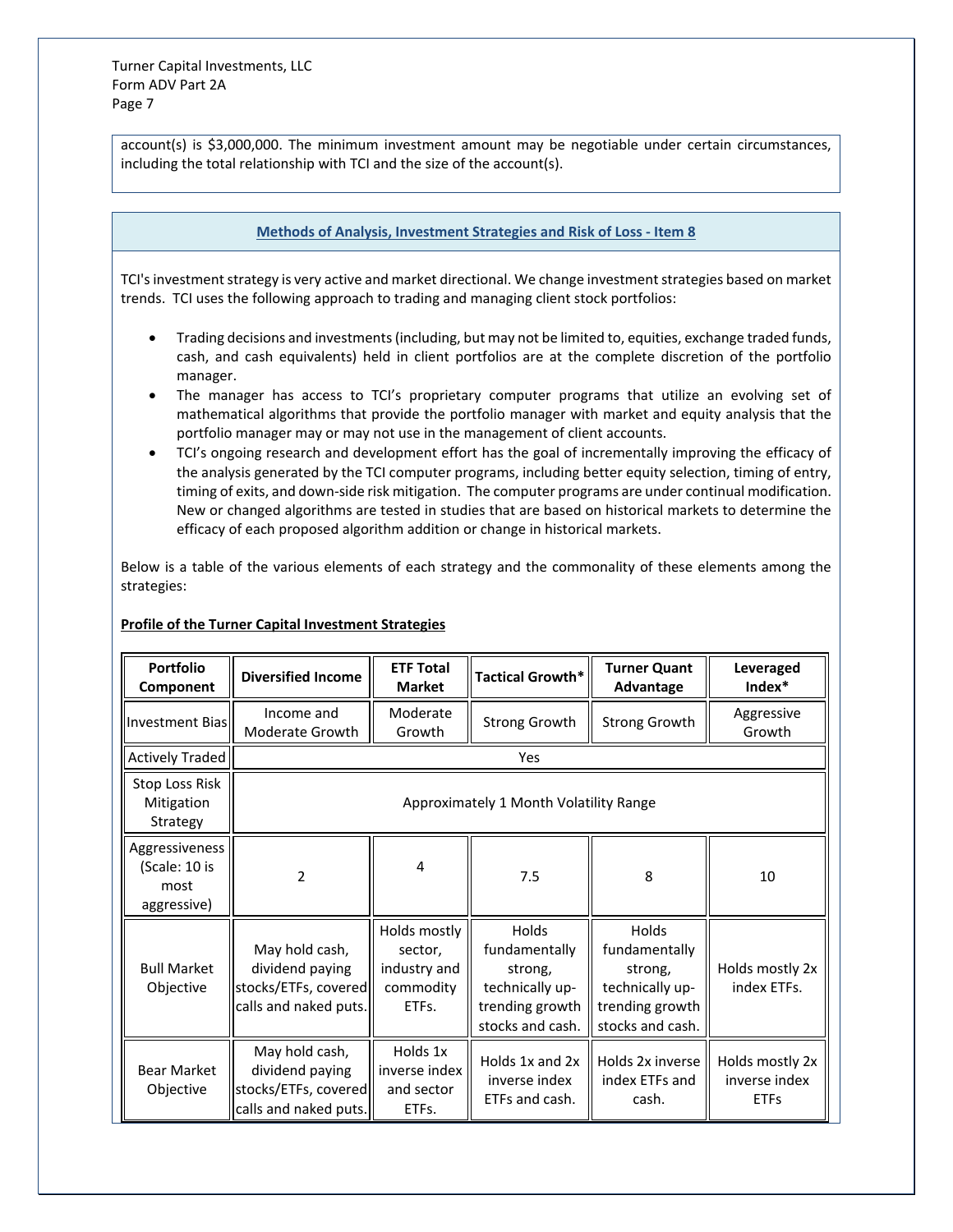| Neutral and/or<br>Transition<br>Market<br>Objective | May hold cash,<br>dividend paying<br>stocks/ETFs, covered<br>calls and naked puts. | Holds mostly<br>cash.     | Holds mostly<br>cash.      | Holds mostly<br>cash.      | Holds mostly<br>cash.      |
|-----------------------------------------------------|------------------------------------------------------------------------------------|---------------------------|----------------------------|----------------------------|----------------------------|
| Drawdown<br>Potential                               | Generally less than<br>4%                                                          | Generally less<br>than 8% | Generally less<br>than 10% | Generally less<br>than 15% | Generally less<br>than 20% |
| <b>Benchmark</b>                                    | Morningstar US<br>Dividend Growth<br>Index (MSDIVGT)                               | S&P 500                   | S&P 500                    | S&P 500                    | S&P 500                    |

\* The Tactical Growth and Leveraged Index strategies are no longer offered to new clients. However, current clients are able to continue to invest in these strategies.

Investor Profile – Clients who decide to use TCI in the management of the client's capital must:

- Understand that only the risk capital should be used, and
- Agree to only use risk capital that the client can afford to lose and should such loss occur, it would not change the lifestyle of the client, and
- Be willing to accept greater risk of loss of capital than investing in the S&P 500 Index and where applicable, the Morningstar US Dividend Growth Index, and
- Understand that certain investment strategies may not be appropriate for certain individuals based on age and risk tolerance.

Keep in mind that depending on when you became a TCI client, your account's results will vary from those of other TCI clients and any model portfolios that may be used by TCI.

You should not place your funds into a TCI managed account unless you understand the extent of your exposure to risk. Trading in the stock market is not suitable for all investors. You should carefully consider whether trading in the stock market is appropriate for you in light of your experience, objectives, financial resources and other relevant circumstances. Generally, the strategies employed by TCI are not appropriate for someone of limited resources and limited investment or trading experience and low risk tolerance.

# **Risk of Loss**

There are always risks to investing. Clients should be aware that all investments carry various types of risk, including the potential loss of principal that clients should be prepared to bear. It is impossible to name all possible types of risks. Among the risks are the following:

Political Risks. Most investments have a global component, even domestic stocks. Political events anywhere in the world may have unforeseen consequences to markets around the world.

General Market Risks. Markets can, as a whole, go up or down on various news releases or for no understandable reason at all. This sometimes means that the price of specific securities could go up or down without real reason, and may take some time to recover any lost value. Adding additional securities does not help to minimize this risk since all securities may be affected by market fluctuations.

Strategy Risk. When investments are made through a strategy, rather than individualized investment considerations, there is always the possibility that individualized investment choices would have produced a more positive result for a client than an approach where investments are made for a group of individuals with common characteristics.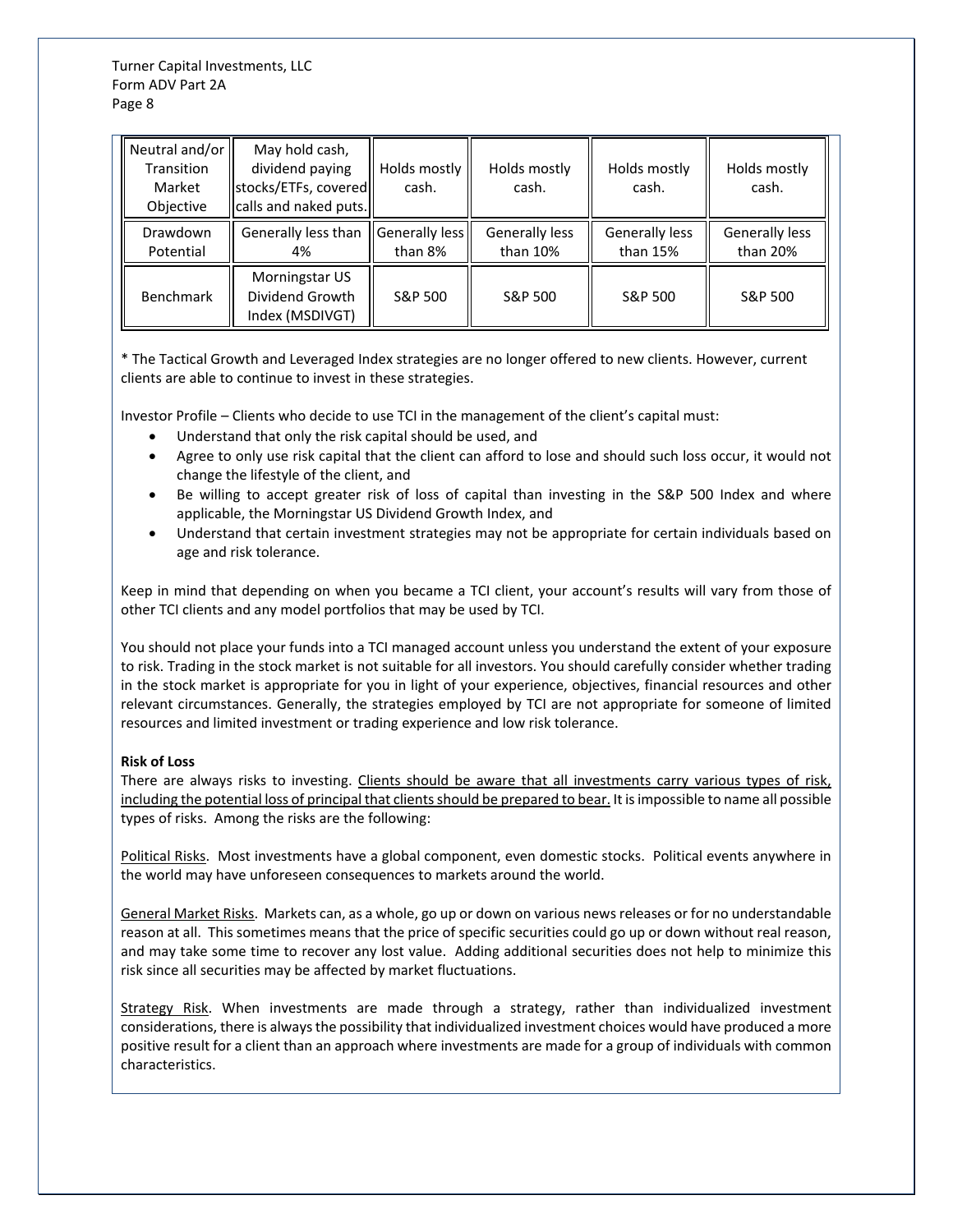Tax Risks Related to Short Term Trading. Clients should note that TCI may engage in short-term trading transactions. These transactions may result in short term gains or losses for federal and state tax purposes, which may be taxed at a higher rate than long term strategies. TCI endeavors to invest client assets in a tax efficient manner, but all clients are advised to consult with their tax professionals regarding the transactions in client accounts.

Purchasing Power Risk. Purchasing power risk is the risk that your investment's value will decline as the price of goods rises (inflation). The investment's value itself does not decline, but its relative value does, which is the same thing. Inflation can happen for a variety of complex reasons, including a growing economy and a rising money supply.

Information Risk. All investment professionals rely on research in order to make conclusions about investment options. This research is always a mix of both internal (proprietary) and external (provided by third parties) data and analyses. Even an adviser who says they rely solely on proprietary research must still collect data from third parties. This data, or outside research is chosen for its perceived reliability, but there is no guarantee that the data or research will be completely accurate. Failure in data accuracy or research will translate to a compromised ability by the adviser to reach satisfactory investment conclusions.

Options. The use of options transactions as an investment strategy involves a high level of inherent risk. Although the intent of many of the options-related transactions implemented by TCI is to hedge against principal risk, certain options-related strategies (i.e., straddles, short positions, etc.), may in and of themselves, produce principal volatility and/or risk. Thus, a client must be willing to accept these enhanced volatility and principal risks associated with such strategies. In light of these enhanced risks, client may direct TCI, in writing, not to employ any or all such strategies for his/her/their/its accounts. Clients participating in the Options Strategy should carefully consider all information regarding the strategy and its risks prior to participating.

Small Companies. Some investment opportunities in the marketplace involve smaller issuers. These companies may be starting up, or are historically small. While these companies sometimes have potential for outsized returns, they also have the potential for losses because the reasons the company is small are also risks to the company's future. For example, a company's management may lack experience, or the company's capital for growth may be restricted. These small companies also tend to trade less frequently than larger companies, which can add to the risks associated with their securities because the ability to sell them at an appropriate price may be limited compared to the markets as a whole. Not only do these companies have investment risk, if a client is invested in such small companies and requests immediate or short-term liquidity, these securities may require a significant discount in value in order to be sold in a shorter time frame.

Risks Related to Investment Term & Liquidity. Securities do not follow a straight line up in value. All securities will have periods of time when the current price of the security is not an accurate measure of its value. If you require us to liquidate your portfolio during one of these periods, you will not realize as much value as you would have had the investment had the opportunity to regain its value. Further, some investments are made with the intention of the investment appreciating over an extended period of time. Liquidating these investments prior to their intended time horizon may result in losses.

Algorithms and Models. When an investment manager develops a mathematical algorithm that identifies trigger points for the purpose of indicating a "buy" or "sell" signal, these trigger points are limited in that they are based on solely the data input into the algorithm. There is an unlimited amount of data that can be considered in making any given decision as to whether to buy or sell any given security. An algorithm, by design, ignores some data in favor of others. There is a risk that the data selected for the algorithm will not create a positive result, whereas other data, had it been considered, may do so.

Concentrated Position Risk: Certain Associated Persons may recommend that clients concentrate account assets in an industry or economic sector. In addition to the potential concentration of accounts in one or more sectors,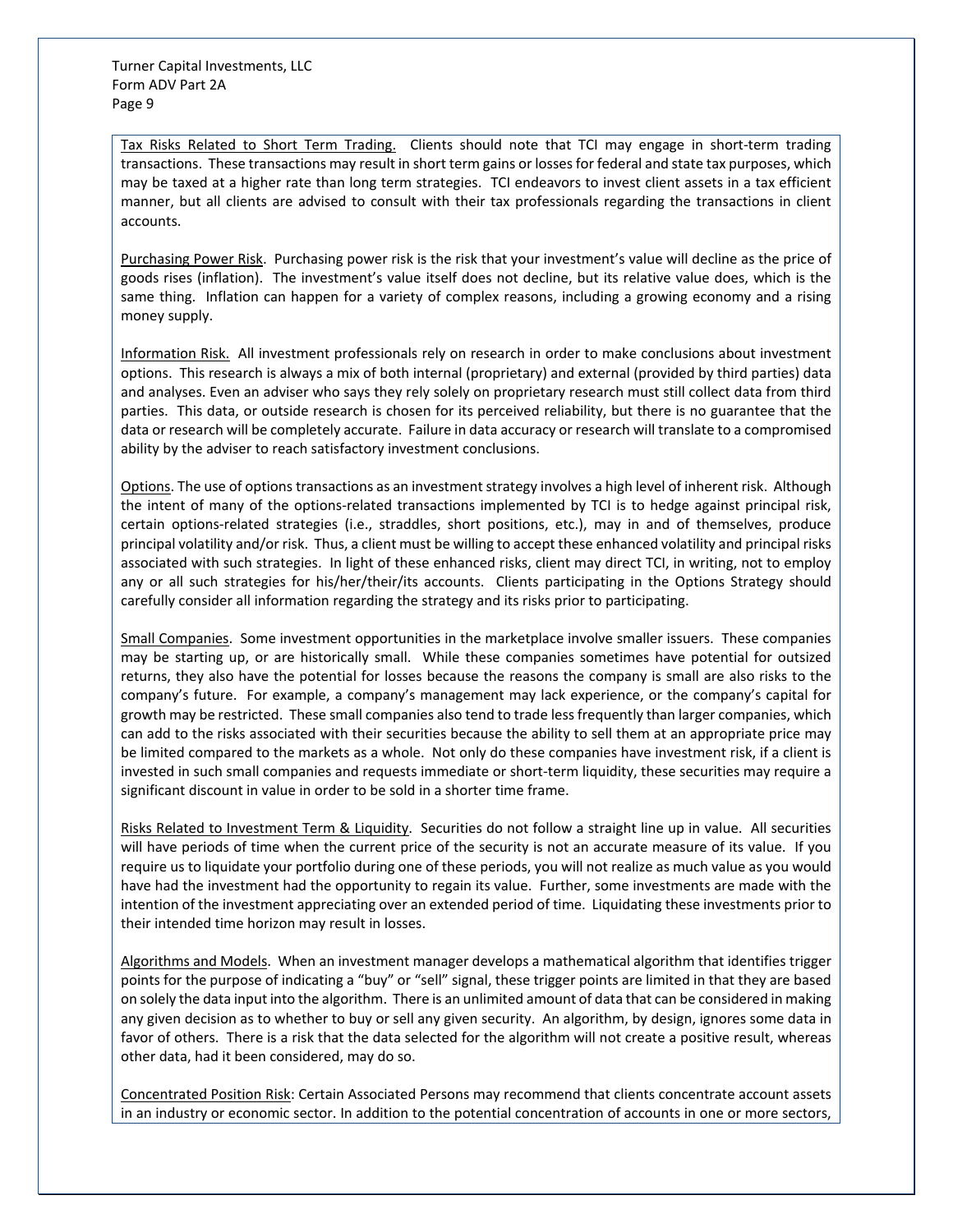certain accounts may, or may be advised to, hold concentrated positions in specific securities. Therefore, at times, an account may, or may be advised to, hold a relatively small number of securities positions, each representing a relatively large portion of assets in the account. As a result, the account will be subject to greater volatility than a more sector diversified portfolio. Investments in issuers within an industry or economic sector that experiences adverse economic, business, political conditions or other concerns will impact the value of such a portfolio more than if the portfolio's investments were not so concentrated. A change in the value of a single investment within the portfolio will affect the overall value of the portfolio and will cause greater losses than it would in a portfolio that holds more diversified investments.

Inverse Funds: Inverse mutual funds and ETFs, which are sometimes referred to as "short" funds, seek to provide the opposite of the single-day performance of the index or benchmark they track. Inverse funds are often marketed as a way to profit from, or hedge exposure to, downward moving markets. Some inverse funds also use leverage, such that they seek to achieve a return that is a multiple of the opposite performance of the underlying index or benchmark (i.e., -200%, -300%). In addition to leverage, these funds may also use derivative instruments to accomplish their objectives. As such, inverse funds are highly volatile and provide the potential for significant losses.

Exchange Traded Funds: The shares of an ETF commonly represent an interest in a group of securities that track an underlying benchmark or index. A leveraged ETF generally seeks to deliver multiples of the daily performance of the index or benchmark that it tracks. An inverse ETF generally seeks to deliver the opposite of the daily performance of the index or benchmark that it tracks. Inverse ETFs often are marketed as a way for investors to profit from, or at least hedge their exposure to, downward-moving markets. Some ETFs are both inverse and leveraged, meaning that they seek a return that is a multiple of the inverse performance of the underlying index. To accomplish their objectives, leveraged and inverse ETFs use a range of investment strategies, including swaps, futures contracts and other derivative instruments. Most leveraged and inverse ETFs reset each day, which means they are designed to achieve their stated objective on a daily basis. With the effects of compounding, over longer timeframes the results can differ significantly from their objective. Because inverse ETFs reset each day, leveraged and inverse ETFs typically are inappropriate as an intermediate or long-term investment. They may be appropriate, however, if recommended as part of a sophisticated trading or hedging strategy that will be closely monitored by a financial professional.

Cybersecurity Risks: Our firm and our service providers are subject to risks associated with a breach in cybersecurity. Cybersecurity is a generic term used to describe the technology, processes, and practices designed to protect networks, systems, computers, programs, and data from cyber-attacks and hacking by other computer users, and to avoid the resulting damage and disruption of hardware and software systems, loss or corruption of data, and/or misappropriation of confidential information. In general, cyber-attacks are deliberate; however, unintentional events may have similar effects. Cyber-attacks may cause losses to clients by interfering with the processing of transactions, affecting the ability to calculate net asset value or impeding or sabotaging trading. Clients may also incur substantial costs as the result of a cybersecurity breach, including those associated with forensic analysis of the origin and scope of the breach, increased and upgraded cybersecurity, identity theft, unauthorized use of proprietary information, litigation, and the dissemination of confidential and proprietary information. Any such breach could expose our firm to civil liability as well as regulatory inquiry and/or action. In addition, clients could be exposed to additional losses as a result of unauthorized use of their personal information. While our firm has established a business continuity plan and systems designed to prevent cyberattacks, there are inherent limitations in such plans and systems, including the possibility that certain risks have not been identified. Similar types of cyber security risks are also present for issuers of securities, investment companies and other investment advisers in which we invest, which could result in material adverse consequences for such entities and may cause a client's investment in such entities to lose value.

Pandemic Risk: Large-scale outbreaks of infectious disease can greatly increase morbidity and mortality over a wide geographic area, crossing international boundaries, and causing significant economic, social, and political disruption. It is difficult to predict the long-term impact of such events because they are dependent on a variety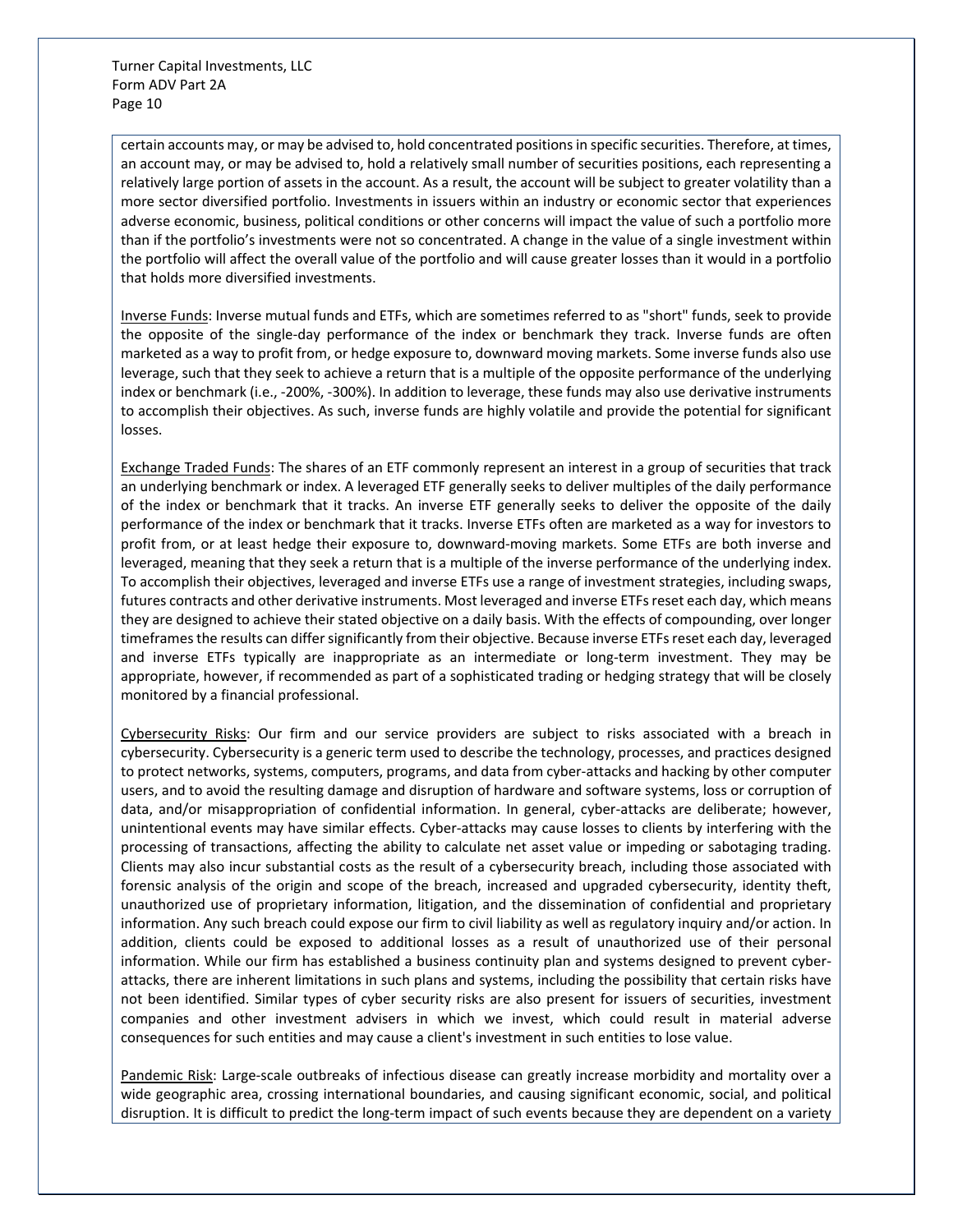of factors including the global response of regulators and governments to address and mitigate the worldwide effects of such events. Workforce reductions, travel restrictions, governmental responses and policies and macroeconomic factors will negatively impact investment returns.

All securities trading is speculative in nature and involves the potential for substantial risk of loss. For that reason, you should understand that you should only place funds into a TCI managed account that you can afford to lose. All trading decisions made in your TCI managed account could result in a substantial loss of value of your account.

THERE IS NO GUARANTEE THAT THE SYSTEMS, INDICATORS, OR TRADING SIGNALS OR STRATEGIES USED BY TCI WILL RESULT IN PROFITS OR THAT SAID INVESTMENT STRATEGIES WILL NOT RESULT IN SUBSTANTIAL LOSSES IN YOUR ACCOUNT.

# **Disciplinary Information - Item 9**

<span id="page-10-0"></span>Registered investment advisers are required to disclose all material facts regarding any legal or disciplinary events that would be material to your evaluation of TCI or the integrity of TCI's management.

A. A criminal or civil action in a domestic, foreign or military court of competent jurisdiction. TCI does not have anything to report for this item.

B. An administrative proceeding before the SEC, any other federal regulatory agency, any state regulatory agency, or any foreign financial regulatory authority. TCI does not have anything to report for this item.

C. A self-regulatory organization proceeding.

<span id="page-10-1"></span>TCI does not have anything to report for this item.

# **Other Financial Industry Activities or Affiliations - Item 10**

TCI and Mr. Turner do not have any other industry affiliations and are not registered with nor have an application pending to register: as a broker-dealer or registered representative of a broker-dealer; as a futures commission merchant, commodity pool operator, commodity trading advisor, or an associated person with any of the foregoing entities; or with another investment adviser.

<span id="page-10-2"></span>**Code of Ethics, Participation or Interest in Client Transactions and Personal Trading - Item 11**

# Code of Ethics

TCI has adopted a Code of Ethics (the "Code") to address investment advisory conduct. The Code focuses primarily on fiduciary duty, personal securities transactions, insider trading, gifts, and conflicts of interest. The Code includes TCI's policies and procedures developed to protect client's interests in relation to the following topics:

- The duty at all times to place the interests of clients first;
- The requirement that all personal securities transactions be conducted in such a manner as to be consistent with the Code;
- The responsibility to avoid any actual or potential conflict of interest or misuse of an employee's position of trust and responsibility;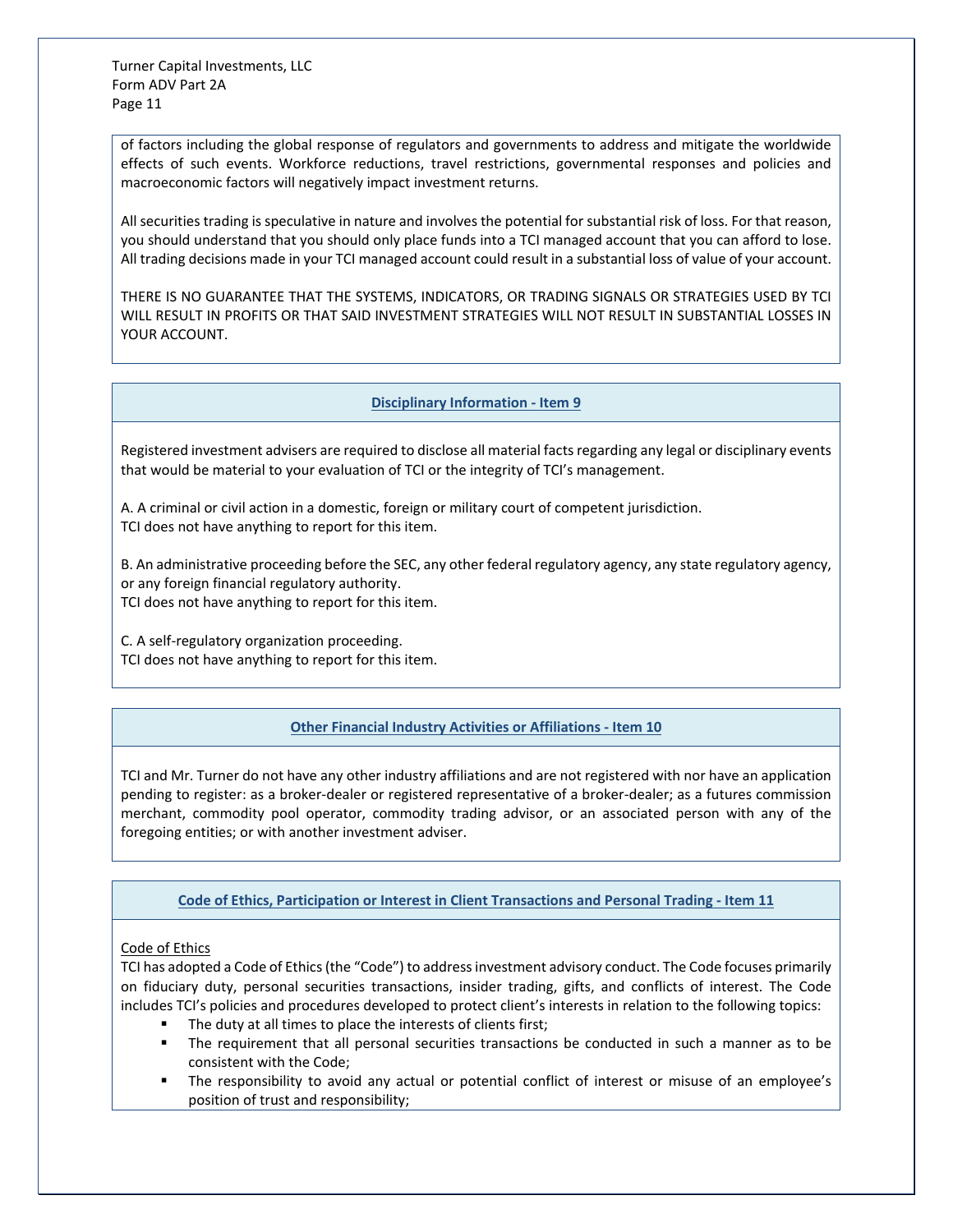- The fiduciary principle that information concerning the identity of security holdings and financial circumstances of clients is confidential; and
- **The principle that independence in the investment decision-making process is paramount.**

A copy of TCI's Code of Ethics is available upon request to our firm at 1-855-678-8200.

## Participation or Interest in Client Transactions and Personal Trading

TCI, its affiliates, or its associated persons may buy or sell securities identical to those recommended to customers for their personal accounts. In addition, any related person(s) may have an interest or position in a certain security(ies) which may also be recommended to a client. TCI, its affiliates, or its associated persons may purchase or sell securities for their own account that may be materially different from those recommended to clients.

At the present time, no officers, directors, or employees participate as board members or service providers of publicly traded companies. At such time as any officers, directors, and employees of TCI participate as board members or service providers of publicly traded companies and may be compensated by such companies for their services, TCI will revise this Brochure to so indicate. At that time, TCI may recommend the purchase or sale of securities of these companies as appropriate. TCI has policies and procedures in place to ensure the interests of its clients are placed above those of TCI, its affiliates and its associated persons. For example, there are: (i) restrictions as to when TCI and its associated persons may purchase or sell securities recommended by TCI ; (ii) policies in place to prevent the misappropriation of material non-public information; (iii) policies and procedures to manage conflict of interest; and (iv) such other policies and procedures reasonably designed to comply with federal and state securities laws.

It is the expressed policy of TCI that no person employed by it may purchase or sell any security prior to a transaction(s) being implemented for a client account, and therefore preventing such employees from benefitting from transactions placed on behalf of client accounts.

As these situations represent a conflict of interest, TCI has established the following restrictions in order to ensure its fiduciary responsibilities:

- 1. Directors, officers or employees of TCI shall not buy or sell securities for their personal portfolio(s) where their decision is substantially derived, in whole or in part, by reason of his or her employment unless the information is also available to the investing public on reasonable inquiry. No associated person of TCI shall put his or her own interest above that of TCI's clients.
- 2. TCI maintains a list of all securities holdings for itself, and its associated persons, with access to its securities recommendations. These holdings are reviewed on a regular basis by an appropriate officer/individual of TCI.
- 3. TCI emphasizes the unrestricted right of the client to decline to implement any advice rendered, except in situations where TCI is granted discretionary authority of the client's account.
- 4. TCI requires that all employees must act in accordance with all applicable Federal and State regulations governing registered investment advisory practices.
- 5. Any employee not in observance of the above may be subject to termination.

#### **Brokerage Practices - Item 12**

#### <span id="page-11-0"></span>**Recommendation of Broker-Dealer**

TCI does not maintain custody of client assets; though TCI may be deemed to have custody if a client grants TCI authority to debit fees directly from their account (see Item 15 below). Assets will be held with a qualified custodian, which is typically a bank or broker-dealer. TCI recommends that investment accounts be held in custody by TD Ameritrade Institutional ("TD Ameritrade"), which is a qualified custodian. TCI is independently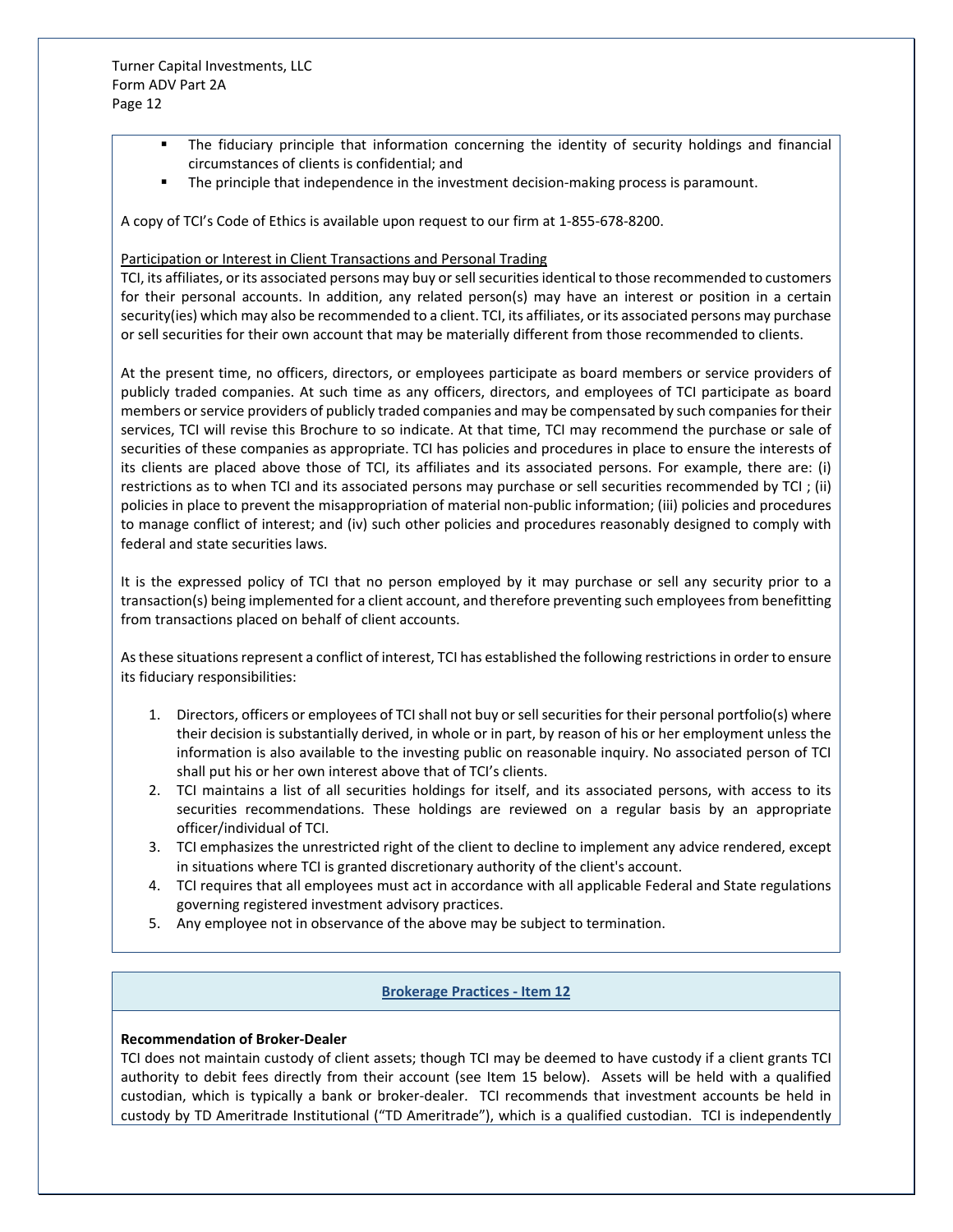owned and operated and is not affiliated with TD Ameritrade. TD Ameritrade will hold the client's assets in a brokerage account and buy and sell securities when TCI instructs them to, which TCI does in accordance with its agreement with the client. While TCI recommends that the client uses TD Ameritrade as custodian/broker, the client will decide whether to do so and will open an account with TD Ameritrade by entering into an account agreement directly with them. TCI does not open the account for the client, although TCI may assist the client in doing so.

## **How we select brokers/custodians**

We seek to recommend a custodian/broker that will hold your assets and execute transactions on terms that are, overall, most advantageous when compared with other available providers and their services. We consider a wide range of factors, including both quantitative (Ex: costs) and qualitative (execution, reputation, service) factors. We do not consider whether TD Ameritrade or any other broker-dealer/custodian, refers clients to TCI as part of our evaluation of these broker-dealers.

## **Research and Other Soft Dollar Benefits received from TD Ameritrade**

There is no direct link between TCI's use of TD Ameritrade and the investment advice it gives to its clients, although TCI receives economic benefits through its participation in the program that are typically not available to TD Ameritrade retail investors.

These benefits include the following products and services (provided without cost or at a discount): receipt of duplicate client statements and confirmations; research related products and tools; consulting services; access to a trading desk serving TCI participants; access to block trading (which provides the ability to aggregate securities transactions for execution and then allocate the appropriate shares to client accounts); the ability to have advisory fees deducted directly from client accounts; access to an electronic communications network for client order entry and account information; access to mutual funds with no transaction fees; and discounts on compliance, marketing, research, technology, and practice management products or services provided to TCI by third party vendors.

Some of the products and services made available by TD Ameritrade through the program may benefit TCI but may not benefit its client accounts. These products or services assist TCI in managing and administering client accounts. Other services made available by TD Ameritrade are intended to help TCI manage and further develop its business enterprise. The benefits received by TCI or its personnel through participation in the program do not depend on the amount of brokerage transactions directed to TD Ameritrade. As part of its fiduciary duties to clients, TCI endeavors at all times to put the interests of its clients first. Clients should be aware, however, that the receipt of economic benefits by TCI or its related persons in and of itself creates a potential conflict of interest and influences TCI's choice of TD Ameritrade for custody and brokerage services.

#### **Brokerage for Client Referrals**

We do not receive client referrals from broker-dealers in exchange for cash or other compensation, such as brokerage services or research.

#### **Directed Brokerage**

TCI does not allow clients to direct brokerage.

#### **Aggregation of Orders (Block Trading)**

TCI typically enters purchase and sell orders for all accounts within a portfolio as a block trade which provides the ability to aggregate securities transactions for execution and then TCI allocates the appropriate shares to client accounts. The number of shares allocated is based on the percentage of the portfolio that is attributable to the client account. This enables TCI to enter one order for all client accounts simultaneously and then to provide all client accounts with the same execution price, which is the average of all of the execution prices.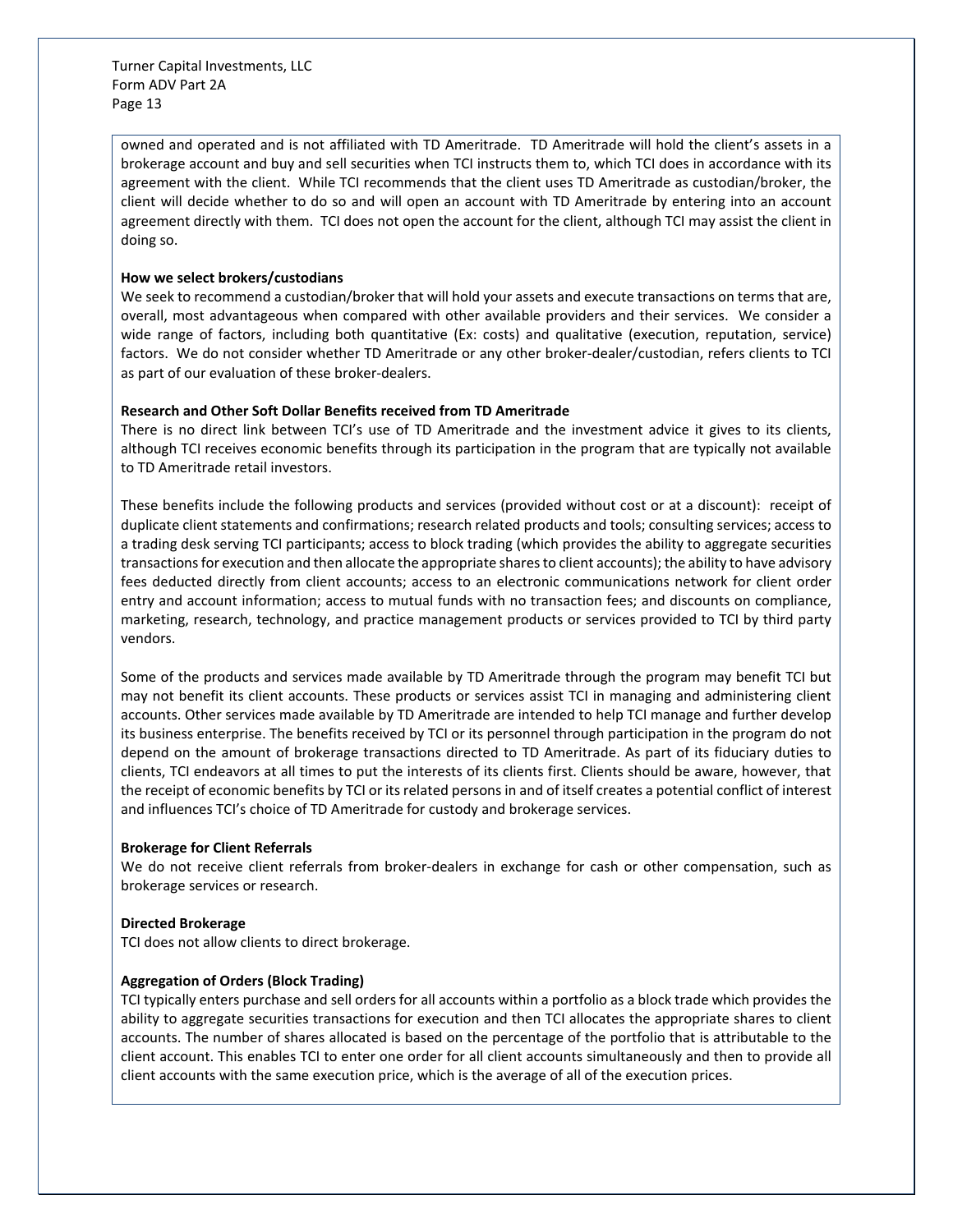#### **Review of Accounts - Item 13**

<span id="page-13-0"></span>Michael Turner is the owner, manager, and Chief Investment Strategist of TCI. As such he is responsible for supervision of all associated persons. The Strategies and client accounts will be reviewed by Mr. Turner, or other appropriately qualified associated person, typically on a daily basis in the course of providing Advisory services. Mr. Turner may consult with TCI's compliance consultant, or independent legal counsel, who will be available to review accounts with Mr. Turner for compliance with applicable state and federal regulations. Mr. Turner will be making suitability determinations based upon information known or obtained from such client. The Strategies and client accounts usually will be reviewed on a daily basis by Mr. Turner as appropriate based upon the client's objectives, financial situation and investment experience. The Strategies and account reviews also may be triggered by performance variance, changing developments with respect to specific holdings, changing market conditions or changing client circumstances.

TD AMERITRADE maintains actual custody of your assets. You should receive account statements from TD Ameritrade on no less than a quarterly basis. You should review the account statements you receive from TD Ameritrade. TCI does not provide account statements.

#### **Client Referrals and Other Compensation - Item 14**

<span id="page-13-1"></span>TCI engages promoters to whom it pays a portion of the advisory fees paid by clients referred to it by those promoters. Such compensation will be paid pursuant to a written agreement with the promoter. These agreements may be terminated by either party from time to time. The cost of any such fees will be borne entirely by TCI and not by any affected client. In such cases, TCI complies with the requirements of Rule 206(4)-1 under the Investment Advisers Act of 1940, and the state securities regulations in those states in which it is registered, to the extent required by applicable law.

TCI has a brokerage and clearing arrangement with TD Ameritrade for which the firm receives additional benefits from. These additional benefits are listed under Item 12 above.

#### **Custody - Item 15**

<span id="page-13-2"></span>TCI's investment management clients' assets are held at an unaffiliated qualified custodian. Although TCI does not hold these assets, it is deemed to have custody for purposes of amended Rule 206(4)-2 of the Advisors Act due to the authority granted in the client's custodial agreement to deduct its management fees directly from client accounts and in certain situations where TCI accepts standing letters of authorization from clients to transfer assets to third parties. TCI maintains safeguards in accordance with regulatory requirements regarding custody of client assets. Clients will receive statements and copies of all trade confirmations directly from TD Ameritrade. We encourage clients to carefully review the statements and confirmations sent to them by their custodian.